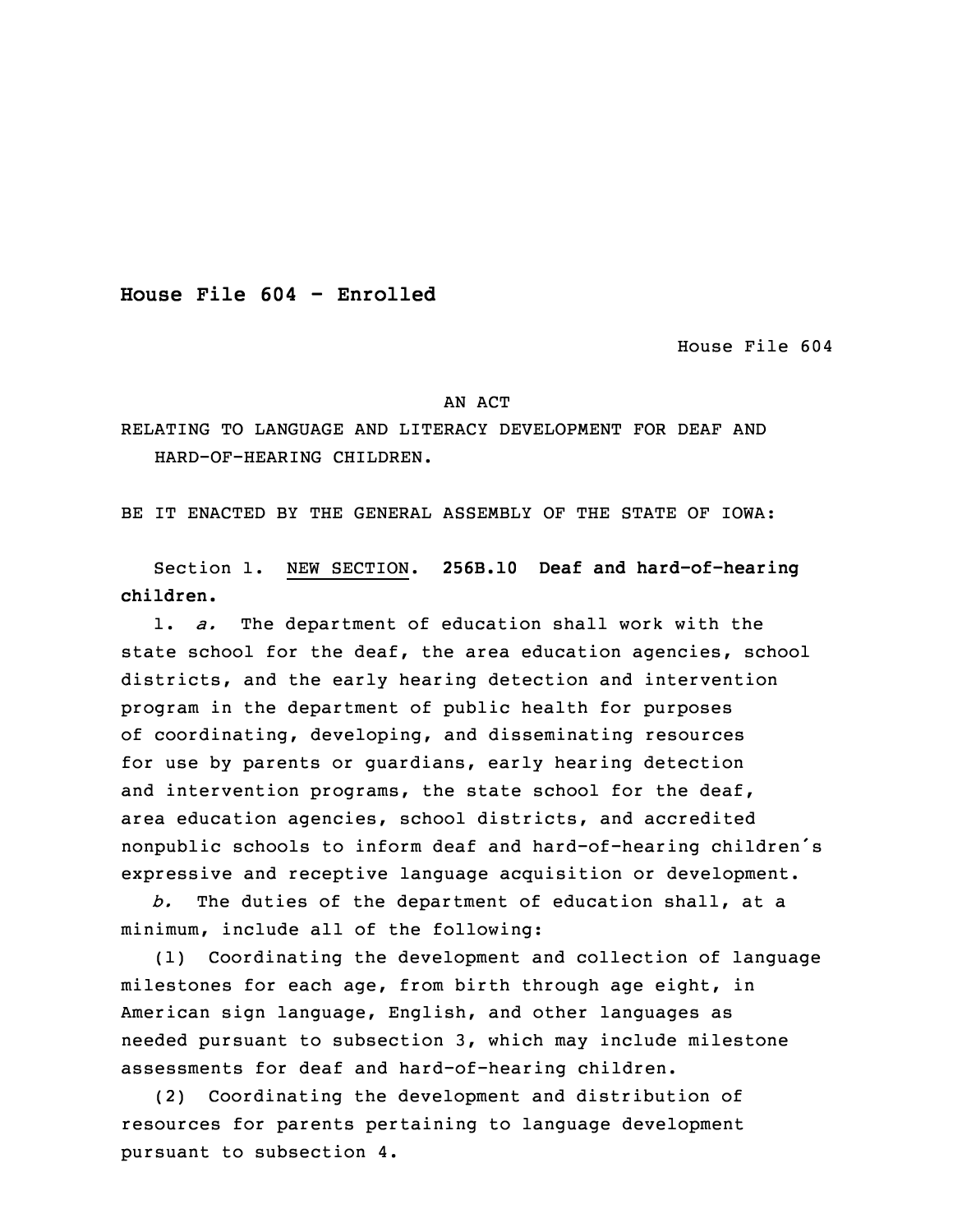(3) Coordinating the development and distribution of resources for early interventionists, educators, hospitals, and health care providers pertaining to language development.

(4) Monitoring the need for valid and reliable language assessments and distribution of resources toward language development in American sign language and English.

(5) Coordinating a parent-friendly procedure for outreach and follow-up.

(6) Coordinating the collection of regular language milestone assessment data for deaf and hard-of-hearing children.

(7) Summarizing data outcomes for parents, quardians, and partner agencies to use, including the annual report published pursuant to subsection 7.

 (8) Working with stakeholders to maintain <sup>a</sup> valid and reliable two-fold language assessment approach, utilizing both American sign language and English, in selecting milestones, compiling data, employing qualified personnel, and distributing 6 resources.

2. The parent resource developed pursuant to subsection 1 shall meet all of the following requirements:

9 *a.* Include American sign language and English language developmental milestones selected under subsection 1.

 *b.* Be appropriate for use, in both content and administration, with deaf and hard-of-hearing children from birth through age eight who use American sign language or English, or both.

15 *c.* Present the language developmental milestones in terms of typical development of all children from birth through age eight, by age range.

d. Be written for clarity and ease of use by parents and quardians.

e. Be aligned to the department of education's existing infant, toddler, and preschool guidelines, standards for evaluating eligibility and progress for early intervention or special education under federal law, and state standards in English language arts.

25 *f.* Clearly specify that the parent resource is not <sup>a</sup> formal assessment of language and literacy development, and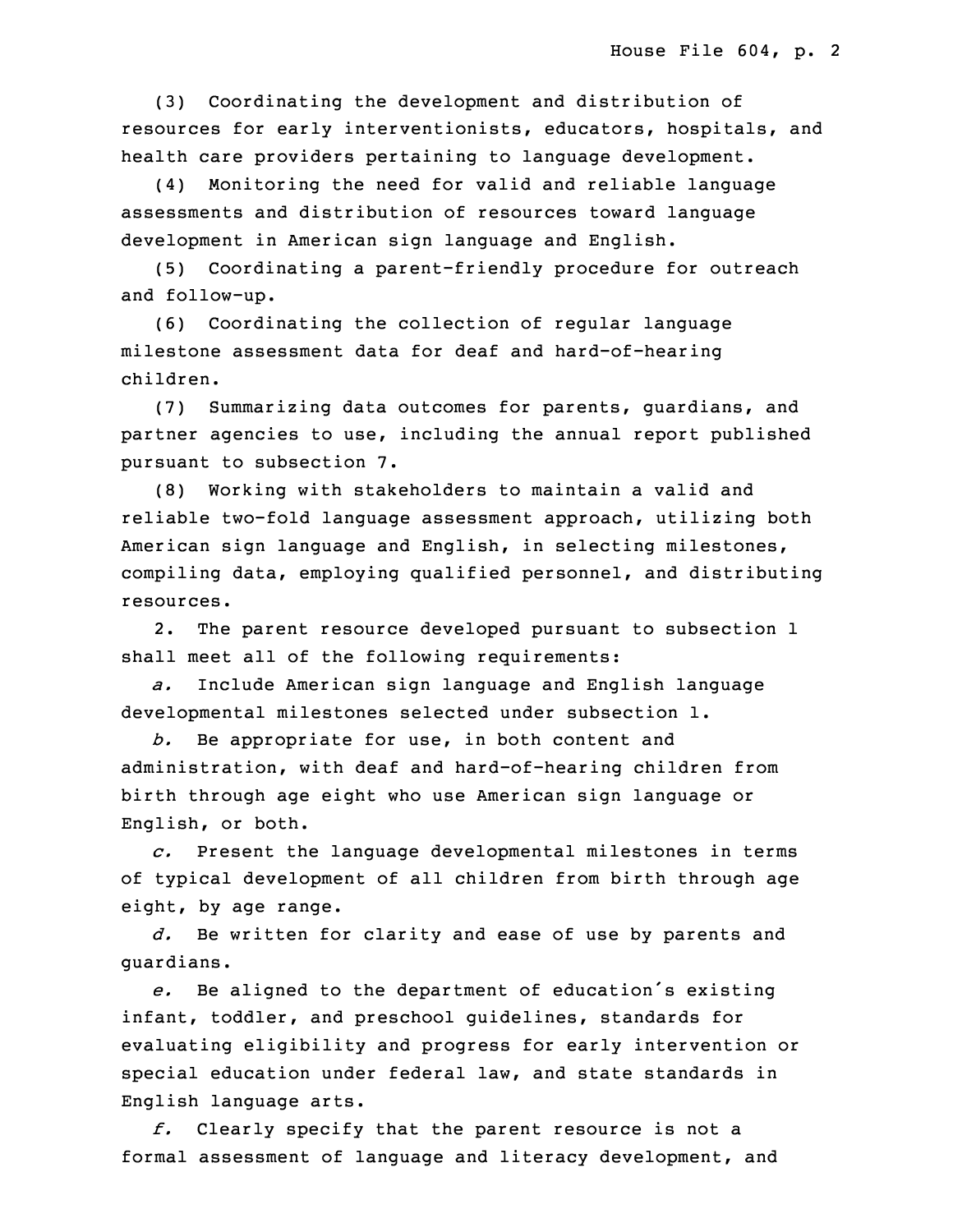that the observations of a child by the child's parent or quardian may differ from formal assessment data presented at an individualized family service plan or individualized education program meeting.

31 *g.* Clearly specify that <sup>a</sup> parent or guardian may bring the parent resource to an individualized family service plan or individualized education program meeting for purposes of sharing the parent's or quardian's observations regarding the child's development.

 3. The department of education, in consultation with the state school for the deaf, the area education agencies, school districts, and the early hearing detection and intervention program in the department of public health, shall select existing tools or assessments that may be used by qualified educators to assess American sign language and English language and literacy development of deaf and hard-of-hearing children from birth through age eight.

a. Educator tools or assessments selected under this subsection shall meet the following criteria:

 (1) Be in <sup>a</sup> format that shows stages of language development.

13 (2) Be selected for use by educators to track the development of deaf and hard-of-hearing children's expressive and receptive language acquisition or developmental stages toward American sign language and English literacy.

(3) Be appropriate in both content and administration for use with deaf and hard-of-hearing children.

19 *b.* Educator tools or assessments selected under this subsection may be used, in addition to any assessment required by federal law, by the child's individualized family service plan or individualized education program team, as applicable, to track deaf and hard-of-hearing children's progress in improving expressive and receptive language skills, and to establish or modify individualized family service plans or individualized education programs.

4. The department of education shall disseminate the parent resource developed pursuant to this section to parents and guardians of deaf and hard-of-hearing children and, consistent with federal law, shall disseminate the educator tools and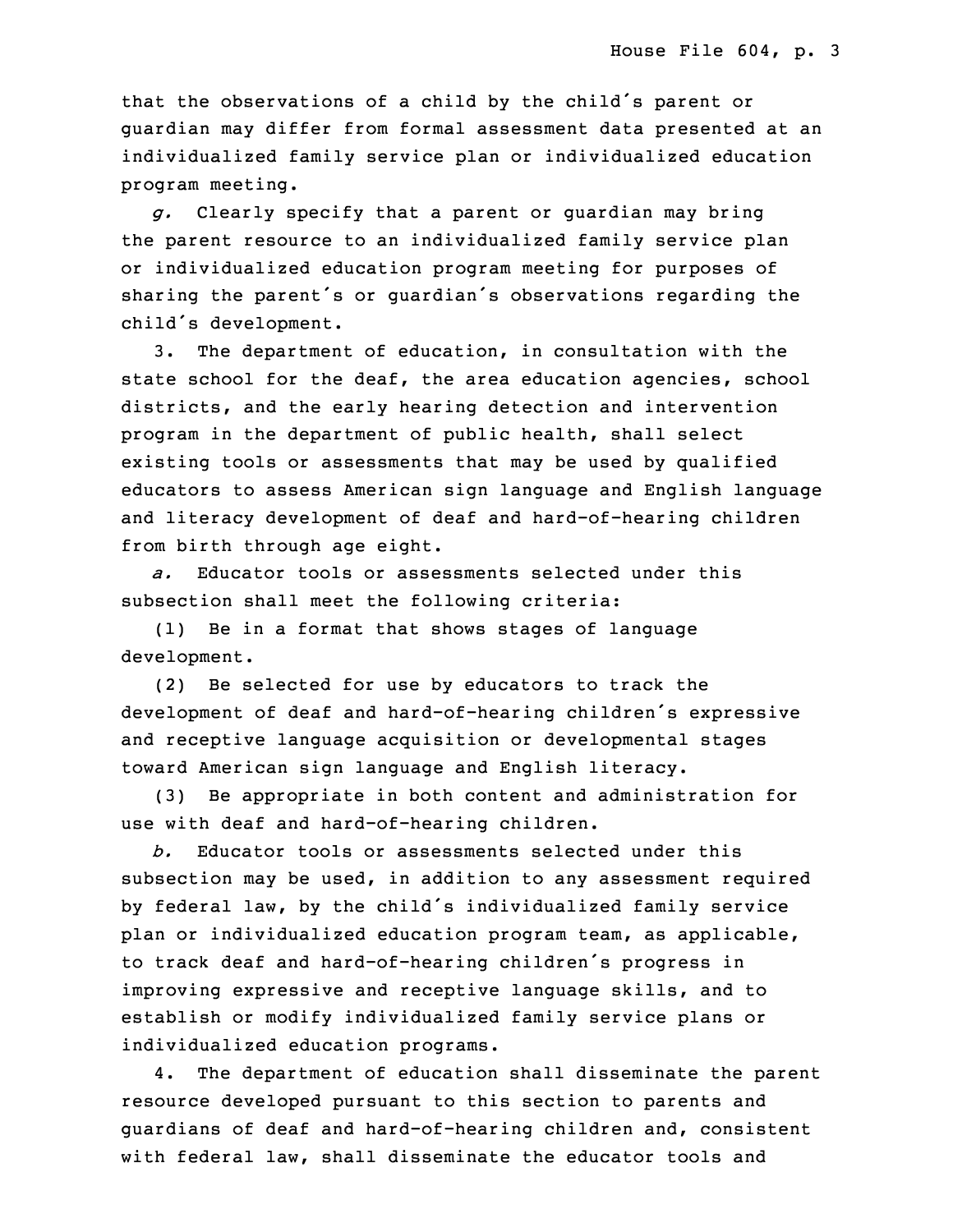assessments selected pursuant to subsection 3 to early hearing detection and intervention programs, area education agencies, school districts, accredited nonpublic schools, and the state school for the deaf for use in the development and modification 35 of individualized family service or individualized education program plans, and shall provide materials and training on the use of such materials to assist deaf and hard-of-hearing 3 children in kindergarten readiness using American sign language or English, or both, from birth through age eight.

5 5. *a.* If moneys are appropriated by the general assembly for a fiscal year for the purpose provided in this subsection, the department of education shall develop quidelines for a comprehensive family support mentoring program that meets the language and communication needs of families.

b. The department of education shall work with the early hearing detection and intervention program in the Iowa department of public health, the state school for the deaf, and the area education agencies when developing the guidelines. The department of education, in consultation with the Iowa school for the deaf, shall administer the family support mentoring program for deaf or hard-of-hearing children.

c. With the consent of the parent of the deaf or hard-of-hearing child, the family support mentoring program shall pair families based on the specific need, experience, or want of the parent of the deaf or hard-of-hearing child with another family mentor or deaf or hard-of-hearing adult mentor to provide support.

23 *d.* In establishing the family support mentoring program, the department of education may do all of the following:

(1) Hire a family support mentoring coordinator.

(2) Utilize the parent resource created in subsection 2 as well as other resources to provide families with information and guidance on language, communication, social, and emotional development of their child.

(3) Recruit family support mentors to serve the needs of the family support mentoring program. A family support mentor may be any of the following:

(a) A parent who has experience raising a child who is deaf or hard-of-hearing and who has experience supporting the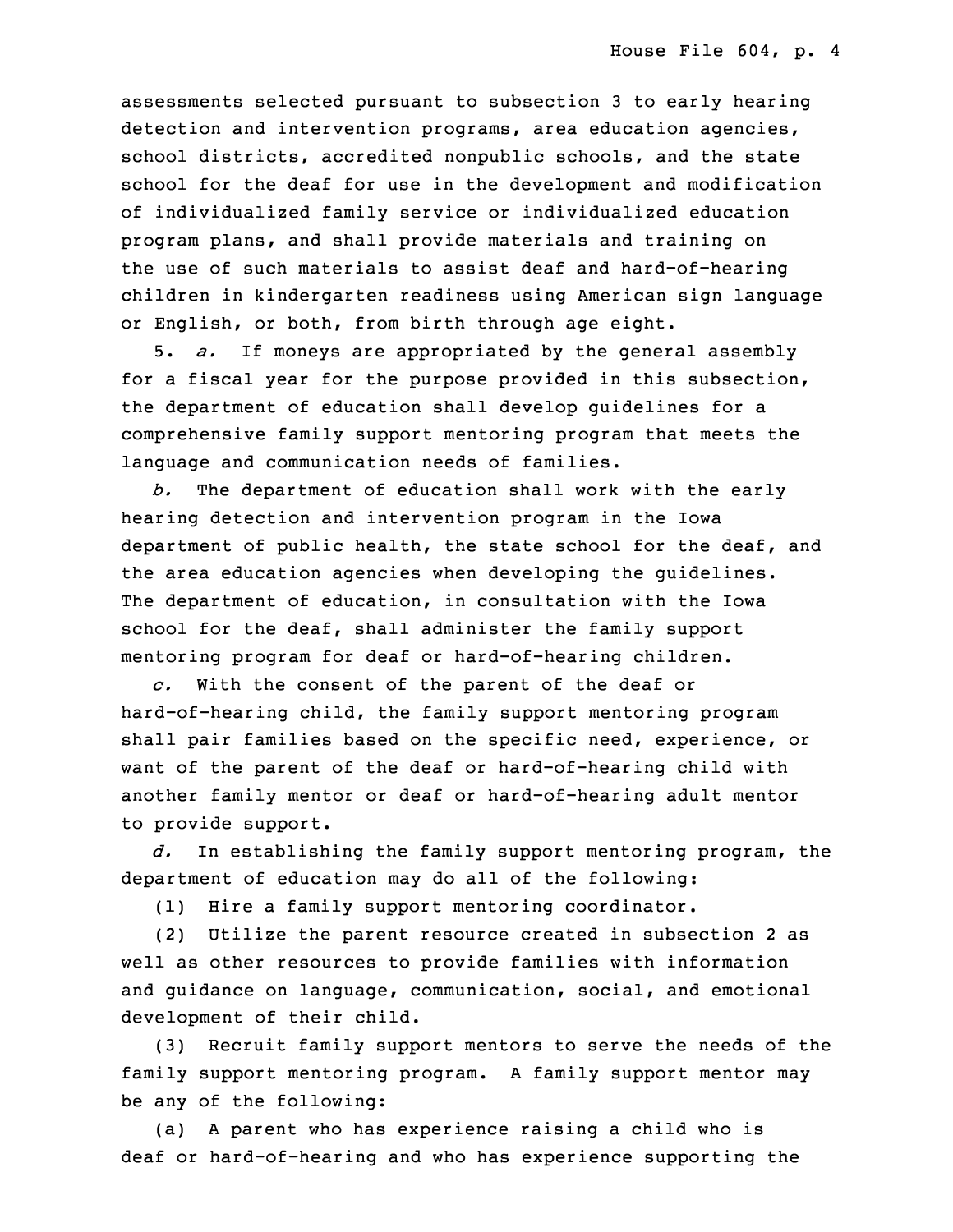child's communication and language development.

 (b) <sup>A</sup> deaf or hard-of-hearing adult who serves as <sup>a</sup> deaf or hard-of-hearing role model for the children and their families. Deaf or hard-of-hearing family support mentors may provide parents with an understanding of American sign language and English, including instructional philosophies for both, such as bilingual bimodal, listening and spoken language, total communication, and other philosophies, as well as other forms of communication, deaf culture, deaf community, and self-identity.

10 (4) Train parents of <sup>a</sup> deaf or hard-of-hearing child to become family support mentors and train deaf or hard-of-hearing adults to become deaf or hard-of-hearing adult family support mentors.

 (5) Reach out to parents of children identified through the early hearing detection and intervention program in the Iowa department of public health and share information about the family support mentoring program services available to such parents.

19 (6) Reach out to families referred by primary care providers, the area education agencies, and from other agencies who provide services to deaf or hard-of-hearing children.

 (7) Provide follow-up contact, as necessary, to establish services after initial referral.

 *e.* The department of education shall coordinate family support mentoring activities with the early hearing detection and intervention program in the Iowa department of public health, the state school for the deaf, the area education agencies, and nonprofit organizations that provide family support mentoring to parents with deaf or hard-of-hearing children.

31 *f.* The department of education shall adopt rules pursuant to chapter 17A to administer this subsection.

6. All activities of the department of education in implementing this section shall be consistent with federal law for the education of children from birth through age eight.

7. The department of education shall annually compile, and publish on the department's internet site, a report using existing data reported in compliance with the state performance